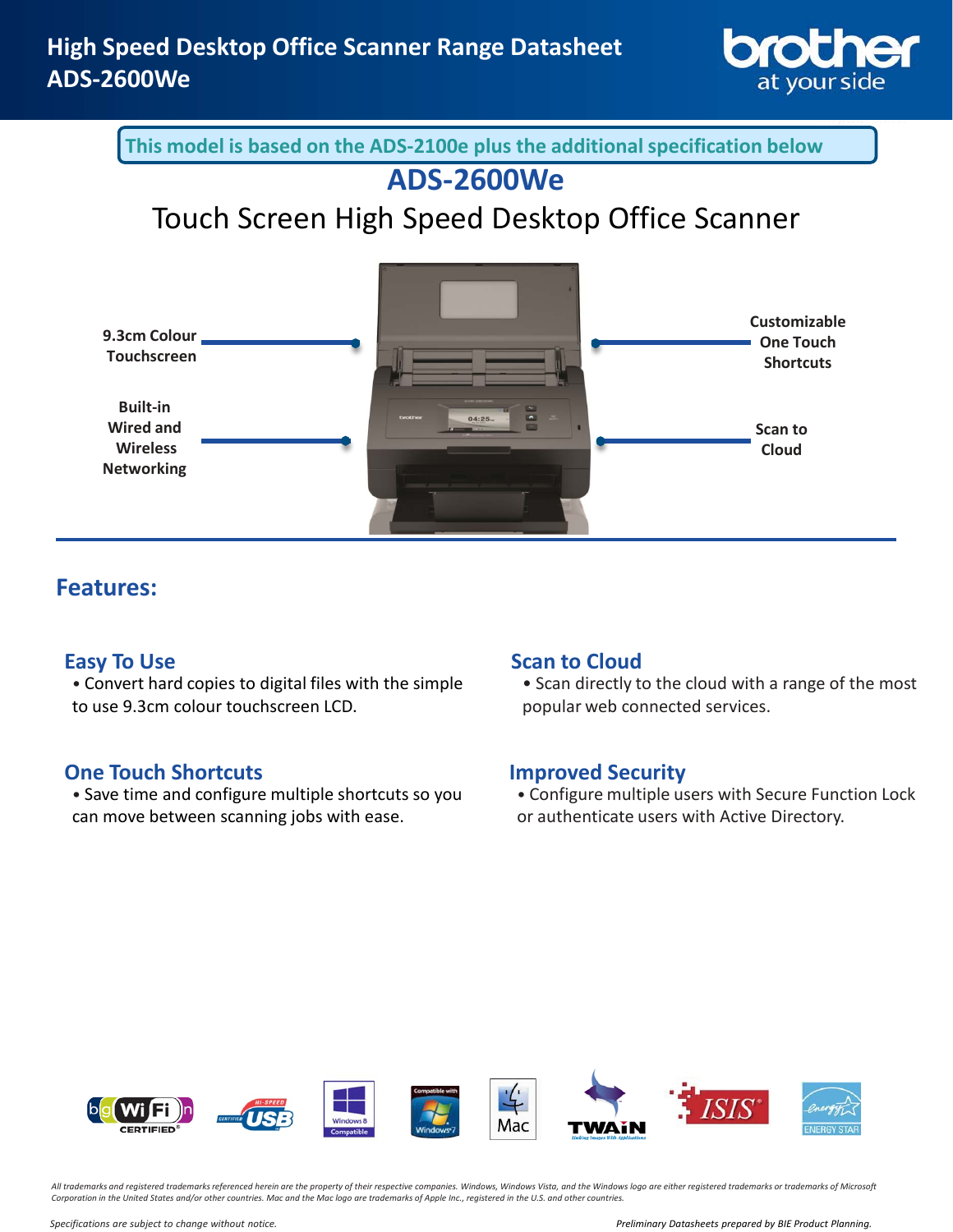

#### **General**

**Control Panel** 9.3cm LCD Touch screen

#### **Web / Mobile Based Scanning**

| Scan to Network Folder <sup>3</sup><br>(SMB) | Scan documents to a nominated folder on your<br>network without using a PC                                                         |
|----------------------------------------------|------------------------------------------------------------------------------------------------------------------------------------|
| <b>Scan to FTP</b>                           | Scan documents directly to a FTP server                                                                                            |
| <b>Scan to E-mail Server</b>                 | Scan and share documents via e-mail                                                                                                |
| <b>Scan to Cloud</b>                         | BR-Docs <sup>5</sup> , Box.net, Dropbox, Evernote®, Evernote<br>Business®, Google Drive™OneDrive®, OneNote                         |
| <b>Configurable Shortcuts</b>                | Create up to 48 personalised shortcuts. Use one touch<br>shortcuts for quick and easy access to your regular<br>scanning functions |
| <b>Scan Profile</b>                          | Create up to 10 preset network or FTP profiles for an<br>easy way to store multiple scan settings                                  |
| <b>Scan to Android Devices</b>               | Via USB direct port scan directly to an Android device                                                                             |
| <b>Brother Image Viewer app</b>              | View and organise scanned images on your Android<br>device                                                                         |
| iPrint&Scan app<br>(Android)                 | Scan directly to a smart phone or tablet running the<br><b>Android Operating System</b>                                            |
| iPrint&Scan app<br>(iPad / iPhone / iPod)    | Scan directly to an iPad / iPhone / iPod Touch                                                                                     |
| iPrint&Scan app<br>(Windows® Phone)          | Scan directly to a smart phone running the Windows®<br>Phone Operating System                                                      |

### **Wired Network Interface** Ethernet 10Base-T/100Base-TX **Wireless Interface** Built-in 802.11b/g/n wireless network **Network Protocols** TCP/IP (IPv4) **IPv4** ARP, RARP, BOOTP, DHCP, APIPA(Auto IP), WINS/NetBIOS name resolution, DNS Resolver, mDNS, LLMNR responder, Custom Raw Port/Port9100, FTP Client and Server, SNMPv1/v2c/, HTTP/HTTPS server, TFTP client and server, ICMP, Web Services (Scan), SNTP Client **Wired Network Security** SMTP-AUTH, SSL/TLS (IPPS, HTTPS, SMTP), SNMP v3, Kerberos (for network scanning) **Enterprise Wired Network Security Security Security** 802.1x (EAP-MD5, EAP-FAST, PEAP, EAP-TLS, EAP-TTLS) **Wireless Network Security** WPA2-PSK (AES), APOP, POP before SMTP, SMTP-AUTH, WEP 64/128 bit, WPA-PSK (TKIP & AES), SSL/TLS (IPPS, HTTPS, SMTP, POP), SNMP v3, Kerberos **Enterprise Wireless Network Security** 802.1x (EAP-MD5, EAP-FAST, PEAP, EAP-TLS, EAP-TTLS) **Wireless Certification** Wi-Fi Protected Setup™ (WPS), AirStation OneTouch Secure System™ (AOSS) **E-mail Notifications** Automatically have the device send an E-mail to a nominated E-mail address when it requires attention **Secure Function Lock** Restrict access to individual or groups of users over a network. Can be used with PC user login names

### **Brother Solutions & Apps**

| <b>Outline and Scan</b>                                 | Only scans areas outlined by a red pen                                                |
|---------------------------------------------------------|---------------------------------------------------------------------------------------|
| <b>Easy Scan to Email</b>                               | Save up to 10 email address for direct scanning from<br>the ADS-2600We                |
| TagScan                                                 | Add tags to the following web services: Evernote                                      |
| <b>BSI / Cloud BSI (Brother</b><br>Solutions Interface) | Allows the use of $3rd$ party solutions & apps to increase<br>security & productivity |

#### **Address Book**

| <b>Speed Dials</b> | 300 Locations for E-mail addresses                                                     |
|--------------------|----------------------------------------------------------------------------------------|
| <b>Broadcast</b>   | Scan directly to up to 50 email addresses                                              |
| <b>LDAP</b>        | Connects the ADS-2600W to an LDAP enabled address<br>book, such as Microsoft® Exchange |

<sup>1</sup>Requires software that comes bundled with the machine <sup>2</sup>Windows® & Mac® only <sup>3</sup>Windows® only

4Optional free download from the Brother Solutions Centre http://solutions.brother *5Requires Brother software*

#### **Network Management Utilities**

**Network & Security**

| <b>Embedded Web Server</b>                          | Web based print management software embedded onto<br>the device |
|-----------------------------------------------------|-----------------------------------------------------------------|
| <b>BRAdmin Light<sup>2</sup></b>                    | Setup and LAN management software                               |
| <b>BRAdmin</b><br>Professional 3 <sup>3&amp;4</sup> | LAN/WAN management software                                     |

**Active Directory** Restrict access using Active Directory Authentication

#### **Environment**

| <b>Power Consumption</b><br>(Scanning) | 20W  |
|----------------------------------------|------|
| <b>Power Consumption</b><br>(Sleep)    | 2.0W |
| <b>Power Consumption</b><br>(Off)      | 0.4W |